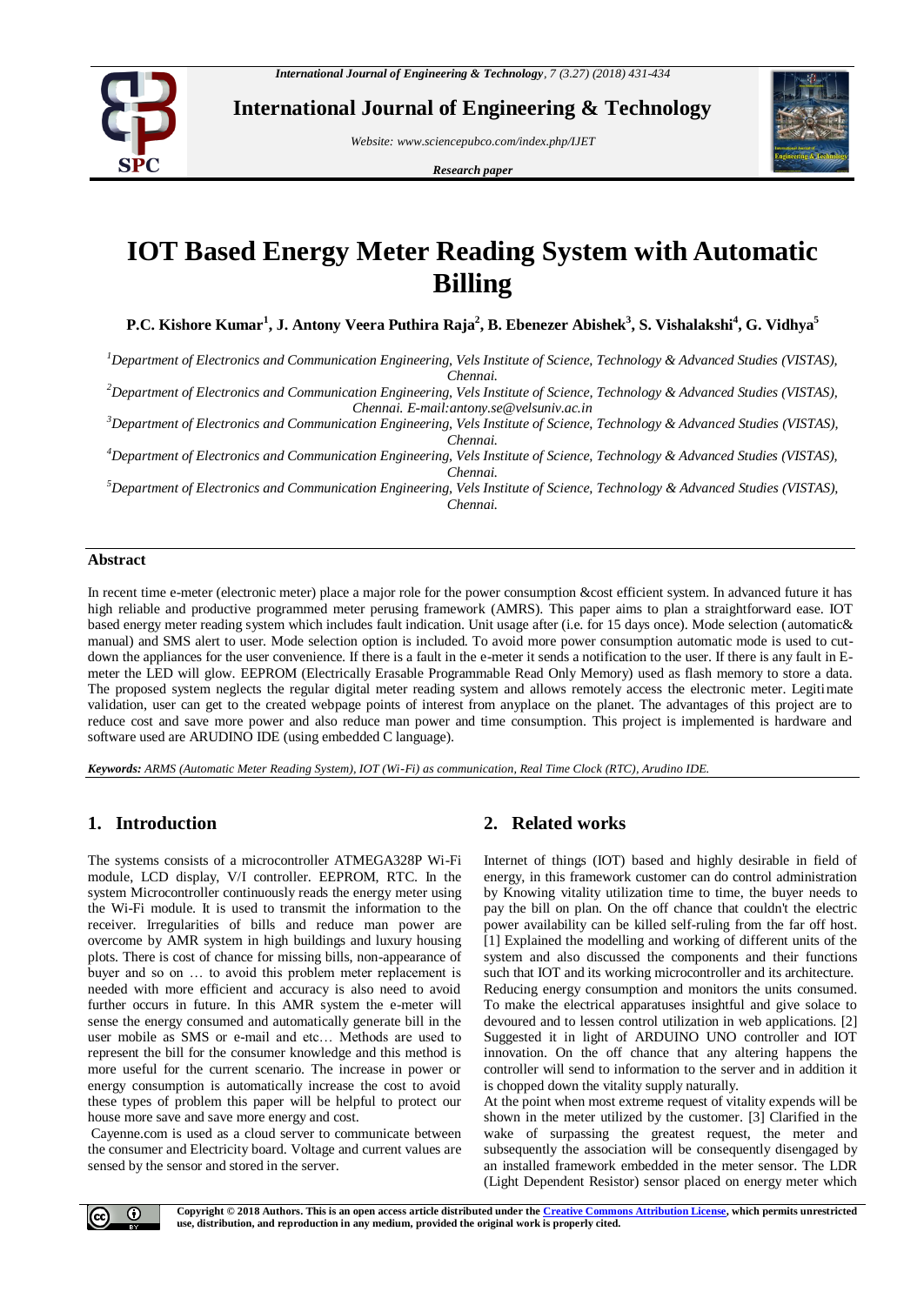sense LED blinking pulse. At that time microcontroller sending this reading via GSM module and its send this message to electricity board.

In this framework a keen vitality meter is introduced in each customer unit a server is kept up at the specialist co-op side. [4] Implemented both the meter a server furnished with GSM module which encourages bidirectional correspondence between the two closures utilizing the current GSM foundation. Shopper can without much of a stretch energize their vitality meter by sending a stick number covered up in a scratch card to the server utilizing SMS.

In order to avoid all these drawbacks we have intended to construct an IOT based energy meter so that proposed energy meter measures the amount of power consumed and uploads it to cloud from which the concerned person can view the reading .The power reading send to cloud using ESP8266, a Wi-Fi module. [5] Explained the power reading from digital wattmeter is read using the coupler and transmitted digitally to the Arduino. So it automates the process of measuring the power consumption at homes using IOT.

# **3. Proposed System**

In the proposed technique the customer can deal with their vitality utilization by knowing their vitality use time to time. The strategy not just gives two path interchanges amongst utility and purchaser yet in addition gives different capacities that are if the customer neglects to pay the power charge the vitality supply would be chopped down from the utility side and once the bill is paid the vitality supply is reconnected**.**

In addition with the existing system innovative to include an alert message to the user energy consumed for 15 days once, constant alert message with payments details and power usage until the payment is done. To avoid the further consumption of energy, we are setting a limit for each household and if the limit exceeds methods are used to cut down the appliances according to the user convenience both automatically and manually. If there is a fault in e-meter it also sends a notification to the user.

### **IOT Server**

Cayenne.com is used as a cloud server. Cayenne is a first online builder/tool to create IOT projects. Voltage and current values are continuously stored in server. Alerts can be scheduled in a server. The proposed framework for the most part works in two modes.

- 1. Automatic Mode
- 2. Manual Mode
- Mode Selection
	- Automatic Mode: In this mode it crossed to the limit automatically device will cut-off. The device is selected by user convenience.
	- Manual Mode: In this mode the switch is manually turned to manual mode. During the manual mode the customer can consumed as much as it is required by the presence of customer known.

### **Problem Analysis**

The power board have used to the manual procedure and they oblige it despite the fact that there are numerous worries combined with it. In light of the human blunders in the wake of getting staff charge, it is the issue of client to get yet adjusted from the vitality supply board. All things considered client needs to visit the workplace, remain in line and get it rectified. The issue is a result of human intercession. To maintain a strategic distance from human mistakes in the building procedure, in this new age a programmed perusing meter perusing framework came in to the existence and explained in the following figure(1).



**Fig. 1:** Block diagram of e-meter

#### **Working of E-Meter**

The meter which is utilized for estimating the vitality and uses by the electric board is known as the vitality meter. The vitality is the aggregate power expended and used by the heap at a specific interim of time. It is utilized as a part of residential and mechanical AC circuit for estimating the power utilization. The meter is more affordable and precise.

Essential unit of energy is watts. One thousand watts is one kilowatt. In the event that we utilize one kilowatt in 60 minutes, it is considered as one unit of vitality devoured. These meters measure the prompt voltage and streams. This power is incorporated over a period which gives the vitality used over that day and age.

## **Result and Discussion**

#### **(I).Automatic Mode**



**Fig. 2:** Output of automatic mode

#### **(ii). Manual Mode**



**Fig. 3:** Output of manual mode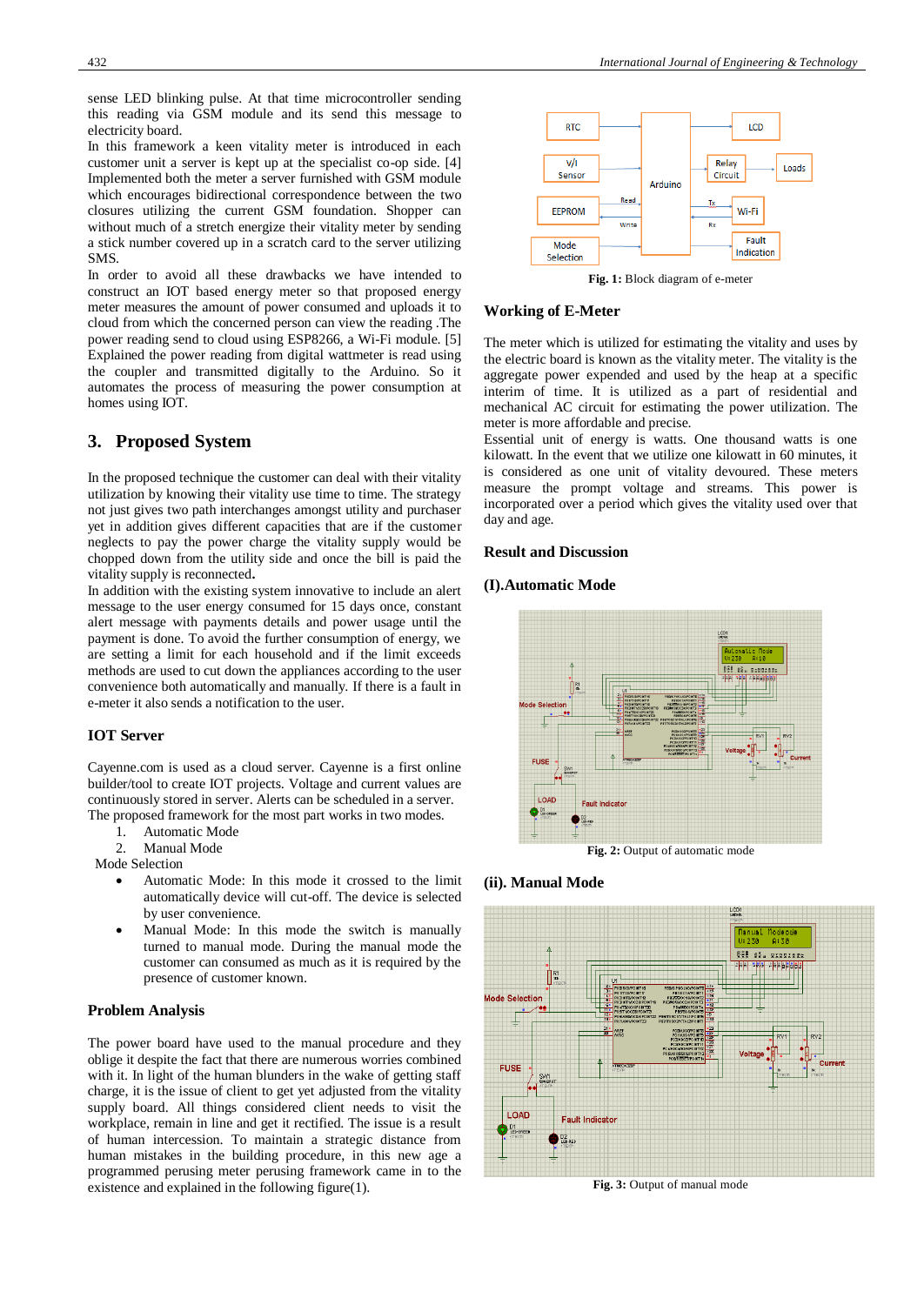# **(Iii). Fault Indication**



**Fig. 4:** Output of fault indication

### **Hardware Structure**

### **(I).Automatic Mode**



### **(ii).Manual Mode**



**Fig. 6:** Output of manual mode

# **(Iii).Mobile Compatability Output**



# **(iv). E-mail Notification**



# **(v). Power Usage Chart**



**Fig. 9:** Output of usage chart